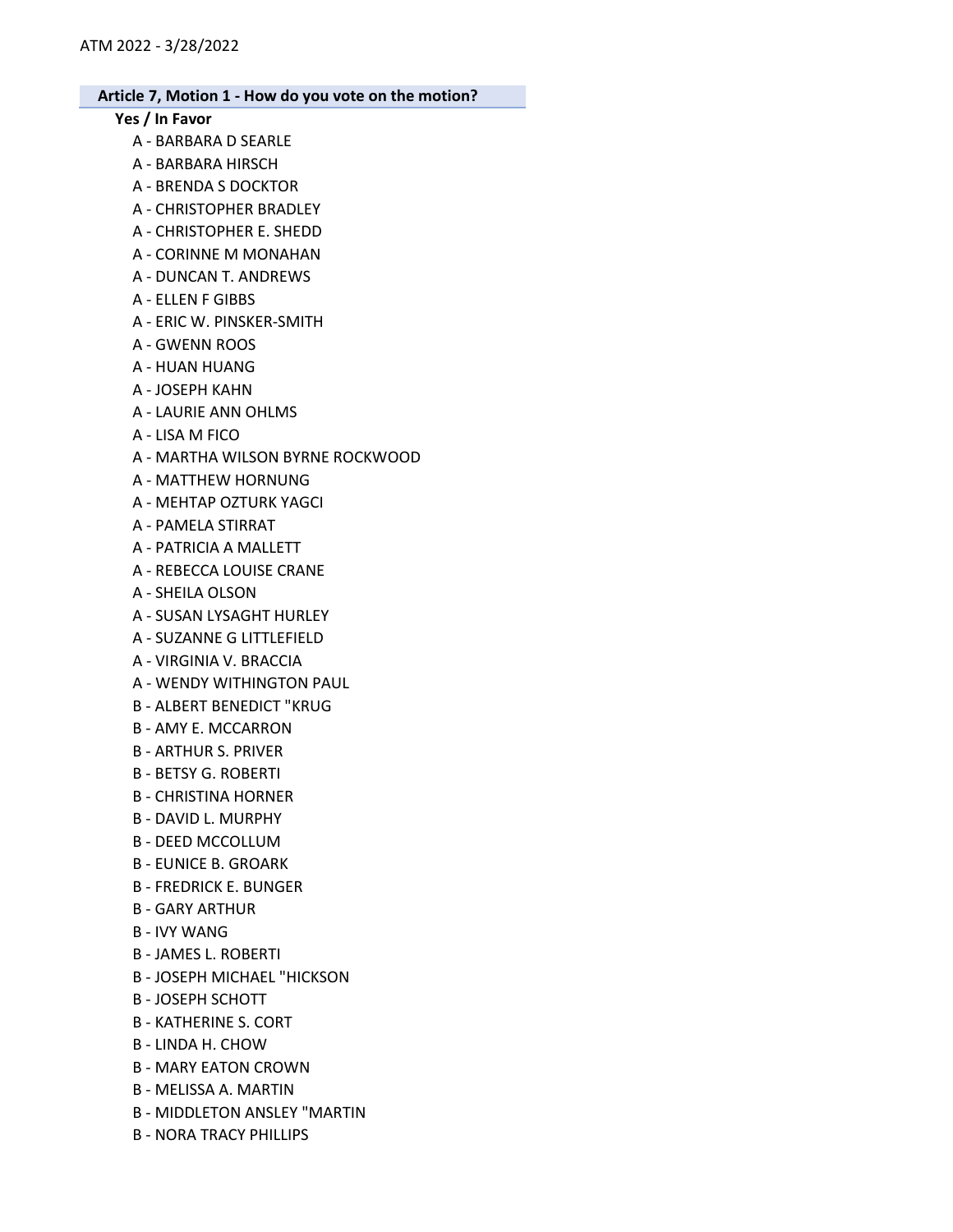- B PAUL THOMAS DELANEY B - PETRO LISOWSKY B - ROBERTA MORGENSTERN B - S. PETER W. JONES B - SCOTT K. BENDER B - SKYE JACOBS C - AMY SB GOTTSCHALK C - ANDREA N. WARD C - ANN M. HOWLEY C - ANN WELKE RAPPAPORT C - CHRISTINE S. MIZZI C - ELIZABETH LASHWAY C - HOLLY M. GRACE C - HYUN SOOK RYU SONG C - KATE MCGEOUGH C - KATHY Y. EGAN C - LEANNE J. LEIBMAN C - LINDA OLIVER GRAPE C - LOIS C. SULLIVAN C - LUCIENNE V. RONCO C - LUCY ROONEY KAPPLES C - MARCIA TESTA SIMONSON C - MARTIN JAY "MCHALE C - MORRIS RUSTY KELLOGG C - PAMELA POSEY C - ROYALL H. SWITZLER C - SARA H. RAVERET C - SARAH H. PEDERSEN C - SHANI M. DEFINA C - SHARON L. GRAY C - SUSAN K. MAGGIONI C - THOMAS H. ULFELDER C - WENDY HARRIS GARBER D - ANN-MARA S. LANZA D - CAROL ALMEDA-MORROW D - CHRISTINE A. KEHOE D - CRAIG EDWARD MACK D - DEREK B. REDGATE D - DIANE E. HALL D - ELIZABETH H. SHLALA D - ELIZABETH SULLIVAN WOODS D - ETHAN I. DAVIS D - GAIL FRANCES SULLIVAN
- D IAN COHEN
- D ILLANA S. NISSENBAUM
- D JOHN D. LANZA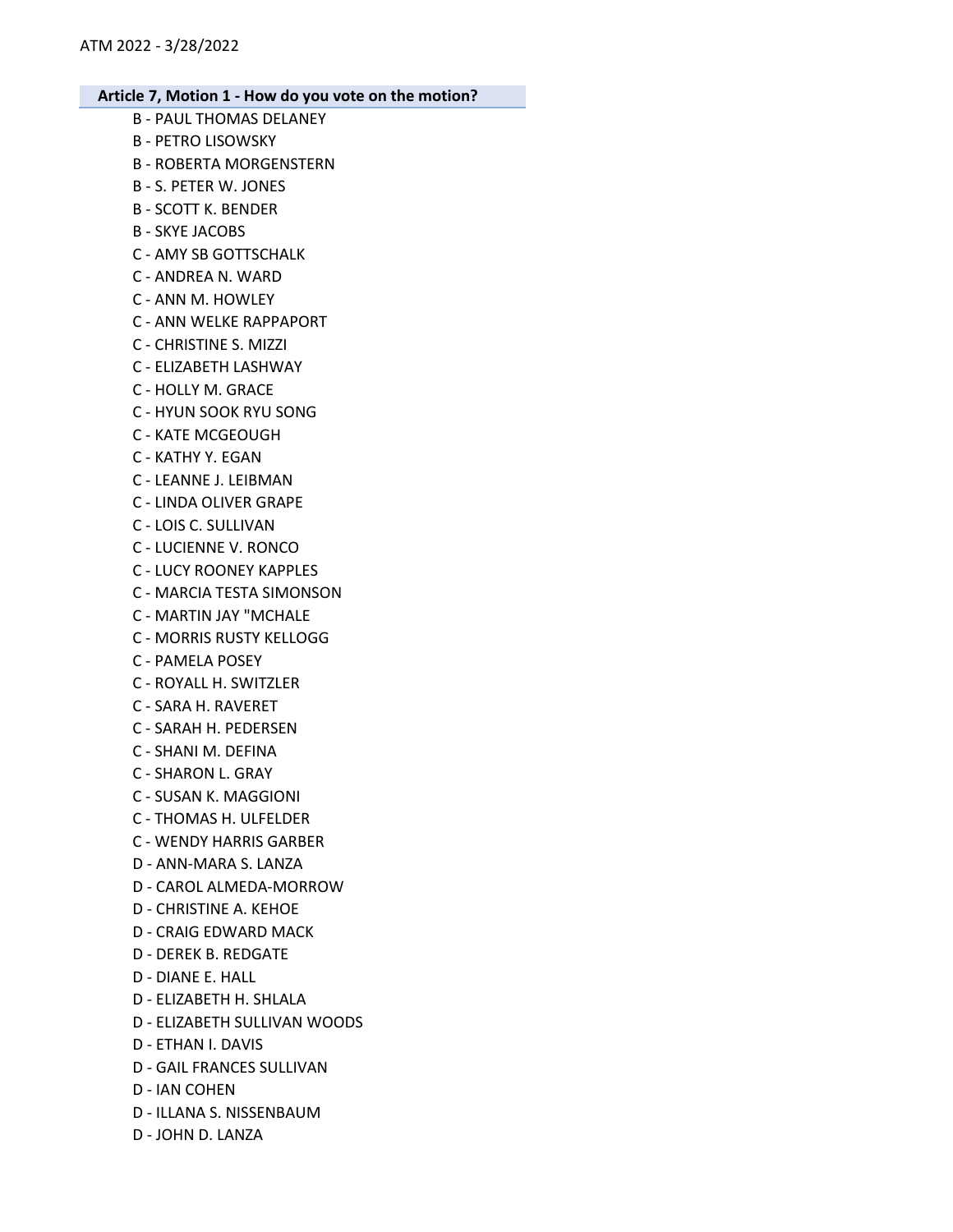- D JOHN SCHULER D - LAURA ROBERT-FRAGASSO D - LAURA SCHOTSKY OLTON D - LINA EVE VITA MUSAYEV D - LORI A. FERRANTE D - MARGIE PALLADINO D - MARK B. BENJAMIN D - MASON R. SMITH D - MAURA MURPHY D - QUENTIN S. PRIDEAUX D - RICHARD D. "HILL D - SANDRA SABA JOSEPH D - STEPHEN G. MURPHY D - W. ARTHUR "GARRITY E - CAREN PARKER E - DENNIS DISCHINO E - JACQUI VAN LOOY E - JARED W. PARKER E - JESSICA BETH GRAHAM E - JOAN GAUGHAN E - JOHN FREDERICK ERHARD E - KATHERINE K. MACDONALD E - KATHERINE L. "BABSON E - KEVIN J. MACDONALD E - LAURENCE D. SHIND E - LISE M. OLNEY E - MARLA L. ROBINSON E - MARY GARD E - NANCY L. GOODEN WESTENBERG E - NEAL R. GOINS E - ODESSA MB SANCHEZ E - RAINA C. MCMANUS E - RANI ELWY E - REGINA C. LAROCQUE E - RUSSELL THOMAS GENTRY E - SYLVIA T. HAHN-GRIFFITHS E - THOMAS J. MACDONALD E - TIMOTHY W. FULHAM E - WENDY A. HAERING-ENGELS E - WENDY S. BECK VON PECCOZ F - ANNE P. COHEN F - CHRISTINE SWENSON LAWRENCE F - CYNTHIA C. EDWARDS F - DAVID LIVINGSTON F - DAVID RYAN DAWS
	- F ELAINE M. PUTNAM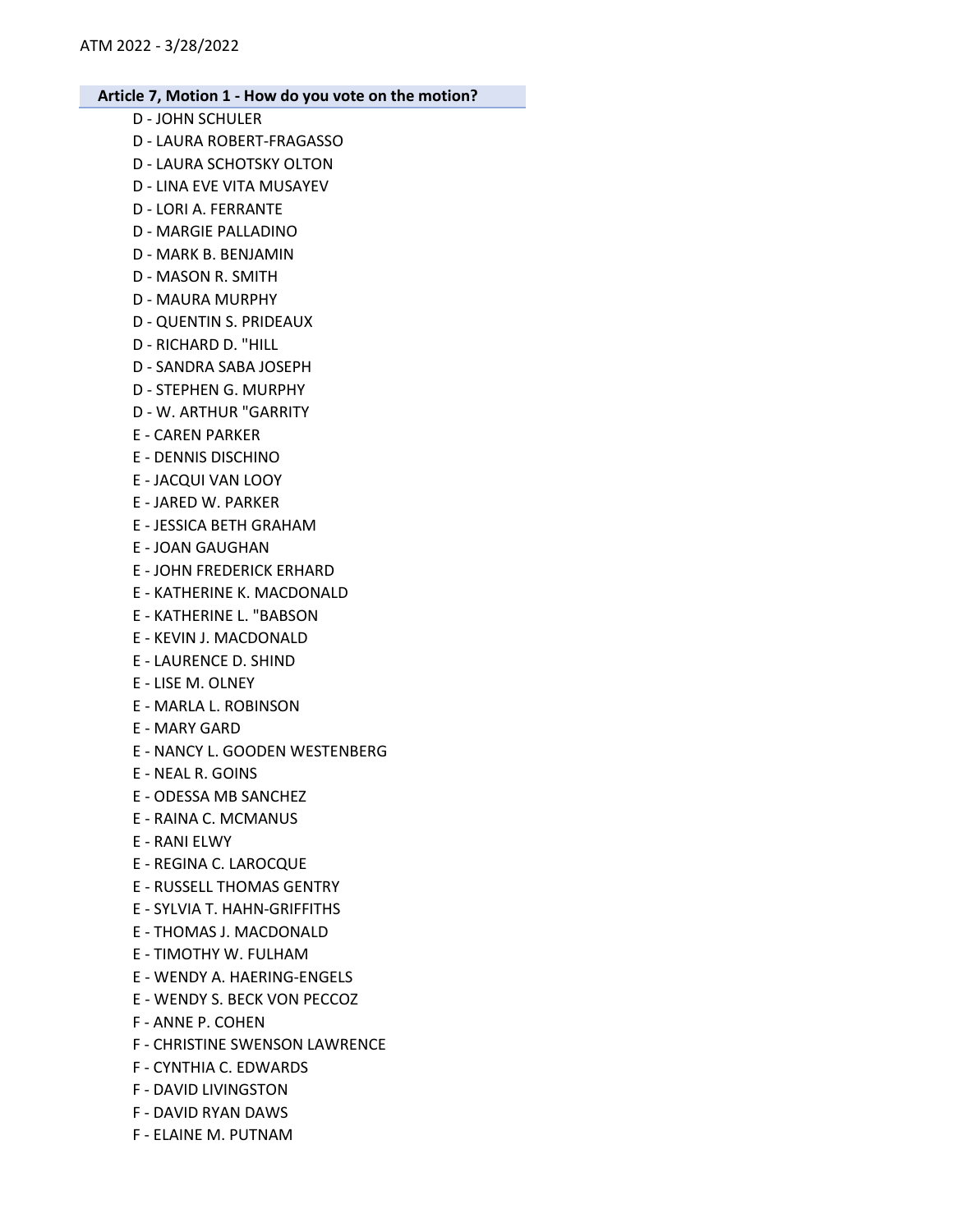- F ELIZABETH LANGE
- F ELIZABETH MAY
- F ERIC M. CARLSON
- F FREDERIC W. RIPLEY
- F HOPE CROSIER
- F JAY PROSNITZ
- F MAGGIE N. EGGER
- F MICHAEL ANDREW LICATA
- F MICHAEL J. MASTRIANNI
- F MICHELE DRAGON LIVINGSTON
- F NICHOLE ANN BERNIER
- F NIKI BRINKMAN-OFENLOCH
- F SALVATORE "DEFAZIO
- F SARA A. JENNINGS
- F SHAWN BAKER
- F STEVEN J. SIMONS
- F SUSAN KAGAN LANGE
- F VICTORIA J. OSTLER
- F VIRGINIA LEE FERKO
- G ALICE HANLON PEISCH
- G ALLAN L. PORT
- G ANDREW A. WILSON
- G CRAIG L. COHEN
- G DIANE CAMPBELL
- G DOUGLAS W. SMITH
- G EDWARD D. FOLLAND
- G HAROLD N. "KAPLAN
- G JE'LESIA JONES
- G JOAN HACKETT CODY
- G JUDSON L. JAFFE
- G KARL HAMMOND
- G KATHLEEN F. TRUMBULL
- G LORRI WOODACRE
- G MARJORIE R. FREIMAN
- G MICHAEL R. TOBIN
- G PARKER MORSE
- G PAUL H. MERRY
- G PETER SOLOMON
- G PHILIPPA BIGGERS
- G RICHARD MICHAEL SALASOVICH
- G SUSAN A. MANGIACOTTI
- G TAMARA V. SIELECKI-DZURDZ
- G TODD M. COOK
- H BARBARA H. MCMAHON
- H CATHERINE C. MIRICK
- H CHRISTINA WHITING DOUGHERTY